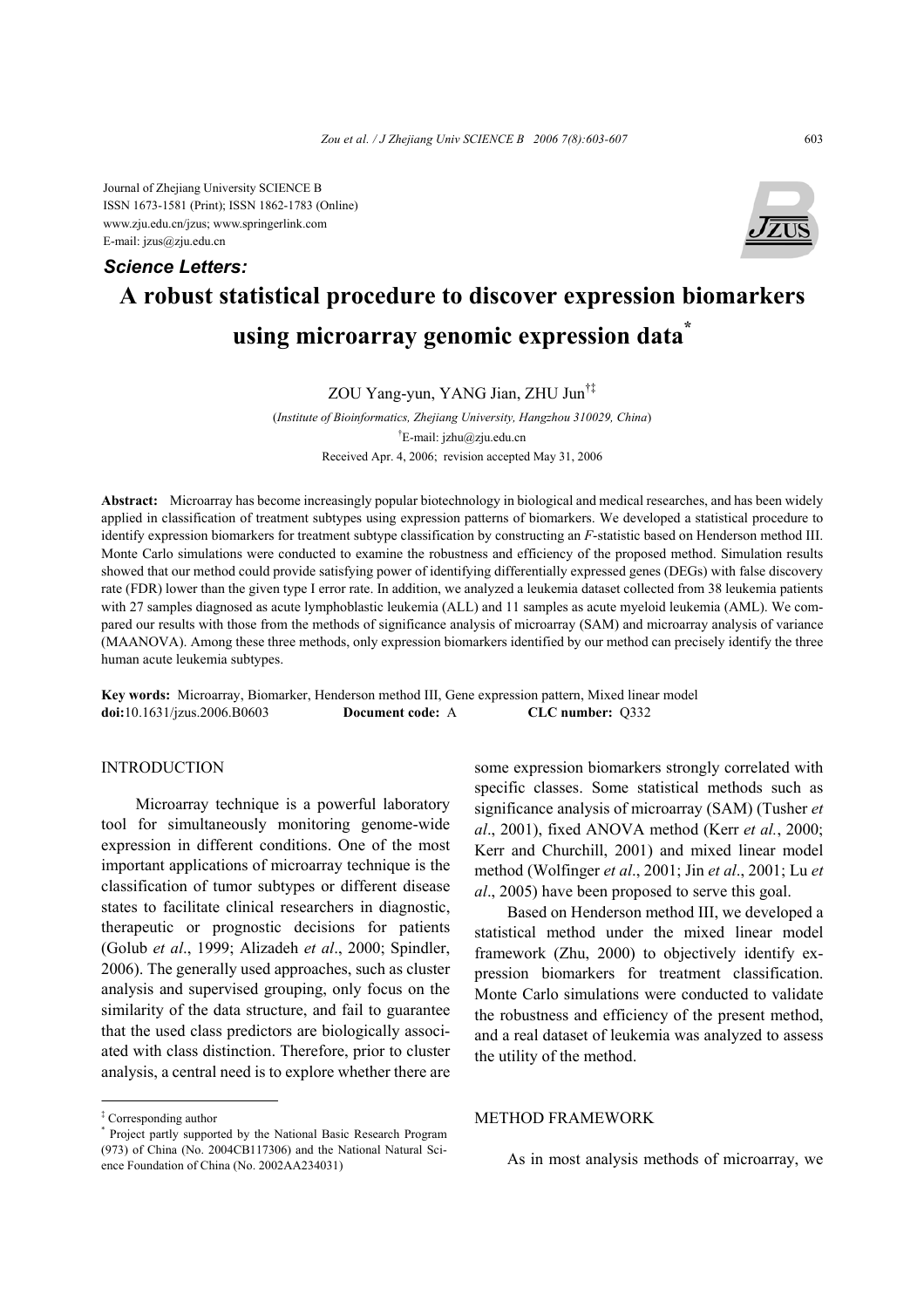first use the normalization procedure to minimize the global systematical variations involved in the experiment from the original fluorescence measurements. The normalization model can be written as

$$
y_{ijklm} = \mu + A_i + D_j + P_k + T_l + \gamma_{ijklm}, \qquad (1)
$$

where  $\mu$  represents the mean expression level over all genes, fixed effect; *Ai* is the array effect, random effect,  $A_i \sim (0, \sigma_A^2)$ ;  $D_i$  is the dye effect, random effect,  $D_i \sim (0, \sigma_n^2)$ ;  $P_k$  is the pin effect, random effect,  $P_k \sim (0, \sigma_P^2)$ ;  $\gamma_{ijklm}$  is residual error,  $\gamma_{ijklm} \sim (0, \sigma_P^2)$ . <sup>γ</sup>*ijklm* is obtained by subtracting the fitted values of the effects in model (1) from base 2 logarithm of background-corrected measurements (*yijklm*) using least square estimation (LSE) method, and will subsequently be used as the inputs for the gene-specific models

$$
\gamma_{ij\text{glm}} = \mu_{\text{g}} + A_{\text{g}i} + D_{\text{g}j} + T_{\text{g}l} + \varepsilon_{ij\text{glm}},\tag{2}
$$

where  $\mu_{g}$  represents the mean expression level of gene *g*;  $A_{gi}$  is gene specific array effect,  $A_{gi} \sim (0, \sigma_{A}^2)$ ;  $D_{gi}$ is gene specific dye effect,  $D_{gi} \sim (0, \sigma_{D_g}^2)$ ;  $\varepsilon_{ijglm}$  is gene-dependent residual error,  $\varepsilon_{ijelm} \sim (0, \sigma_{\varepsilon}^2)$ , which is different from <sup>γ</sup>*ijklm* in model (1). Under the null hypothesis  $H_0$ :  $T_{g1} = T_{g2} = \ldots = 0$ , Henderson method III is employed to construct the *F*-statistic to test the significance of treatment effects (Searle, 1971). Since analysis of microarray data involves multiple statistical tests, we use false discovery rate (FDR) (Benjamini and Hochberg, 1995) to control the experimental-wise type I error. The identified differentially expressed genes (DEGs) are ranked by their statistic scores which can provide more information and choice for biologists.

Finally, the potentially DEGs detected by model (2) are fitted in the following full model to estimate the variance components and effects interested.

$$
y_{ijkglm} = \mu + G_g + A_i + D_j + P_k + T_l + GA_{gi} + GD_{gi} + GT_{g} + \varepsilon_{ijkglm},\tag{3}
$$

where  $\mu$  and  $G_g$  are fixed effects, and  $A_i$ ,  $D_j$ ,  $P_k$ ,  $GA_{gi}$ , *GDgj*, <sup>ε</sup>*ijkglm* are random effects normally distributed with zero means and variance components  $\sigma_A^2$ ,  $\sigma_D^2$ ,  $\sigma_P^2$ ,  $\sigma_{GA}^2$ ,  $\sigma_{GD}^2$ ,  $\sigma_{\varepsilon}^2$ , respectively. The terms  $T_l$ ,  $T_{gl}$ and *GTgl* in models can be regarded as fixed effects or random effects according to the experimental intent. Since different pins have different characteristics and surface properties with different amounts of target cDNA, we include the  $P_k$  effect in our model. These models are extensible to more complex situations such as *N*-dyes, multiple factors decomposed from the treatment effect and other variations like fluctuations due to mRNA extraction, cDNA synthesis. Markov Chain Monte Carlo (MCMC) method (Wang *et al*., 1994) is used to estimate the variance components of random effects in the model, to estimate fixed effects, and to predict random effects as well.

#### RESULTS

#### **Simulation analysis**

Different variation magnitudes were set according to the results from the previously analyzed real dataset available in Stanford microarray database. We assigned the residual variance as 1 with the proportion of gene by treatment interaction effect  $(V_{GT})$ variance to the residual variance  $(V_{GT}/V_{\epsilon})$  ranging from 1 to 10. Two assumptions were adopted: (1) All parameters in the model follow independent and identical normal distribution, denoted as NormAspt; (2) The observations from different array do not share the same variance, denoted as ArrayHetero. Simulation datasets were generated from different experimental designs, loop design with spots replicated within single array (denoted as LOOPREPIN), loop design with spots replicated between arrays (denoted as LOOPREPOUT), reference design with spots replicated within single array (denoted as REFREPIN), reference design with spots replicated between arrays (denoted as REFREPOUT). All the simulation datasets were run with 200 replicates, with powers of identifying DEGs with FDR control at 0.05 being shown in Fig.1. Simulation results revealed that our method was appealing for identifying DEGs validated with high power when  $V_{GT}/V_{\epsilon}$  exceeded 2, especially in the case of LOOPREPIN. In addition, it was shown that our method could offer intriguing stability under different assumptions, which would be important for our method for analyzing microarray data when array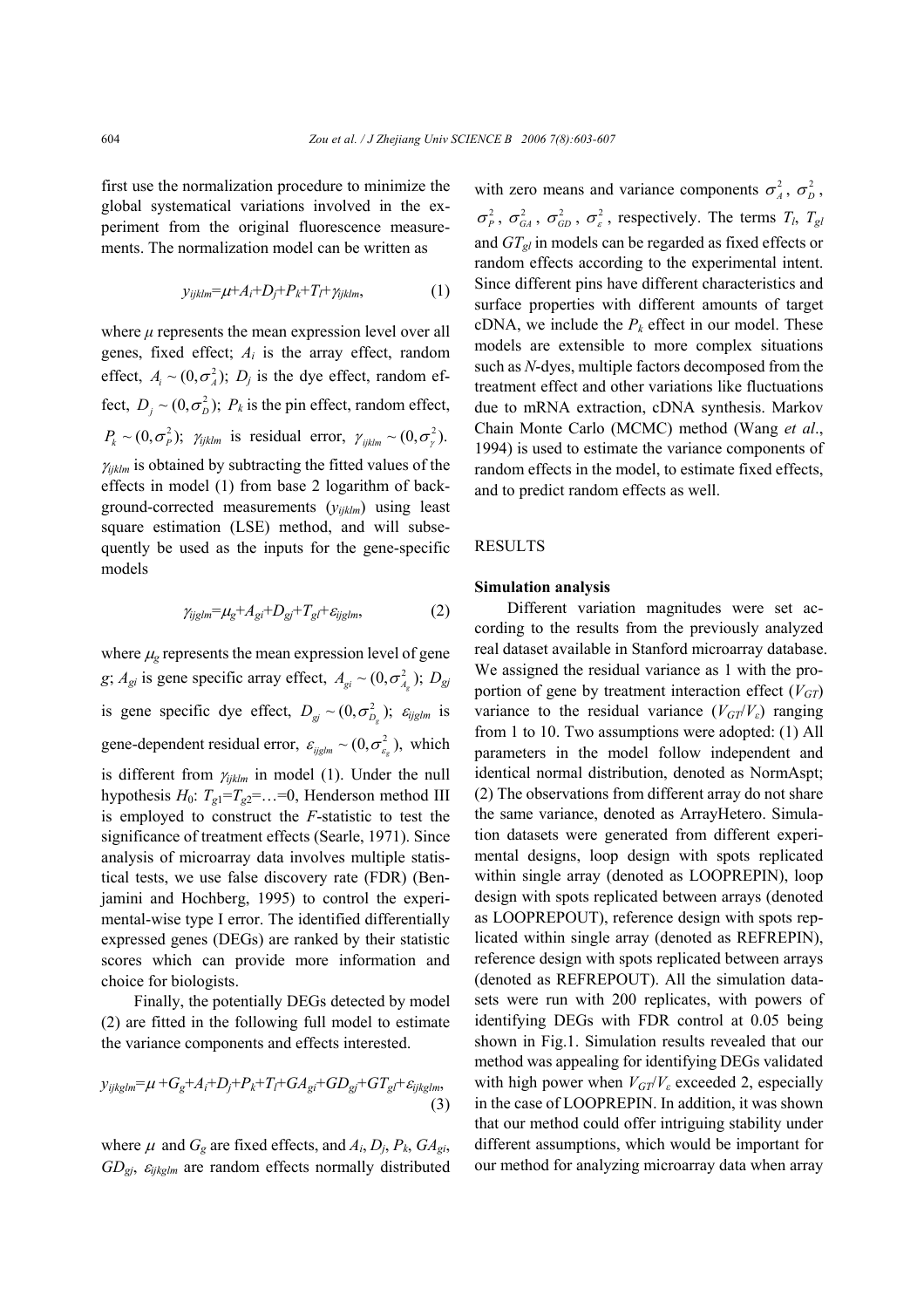

**Fig.1 Powers of identifying DEGs under assumptions of NormAspt (solid lines) and ArrayHetero (dotted lines) with varied proportion of** *GT* **variance component to the residual variance in different experimental designs. (a) Powers of identifying DEGs in loop design with spots replicated within array; (b) Powers of identifying DEGs in loop design with replications between arrays; (c) Powers of identifying DEGs in reference design with spots replicated within array; (d) Powers of identifying DEGs in reference design with replications between arrays**

variance heterogeneity is quite common in microarray data. However, in the case of REFREPOUT, the result was not perfect, due to the severe confounding between other variations like *GA* or *GD* and variance of *GT* effect in this experimental design. Therefore, it is strongly recommended that appropriate experimental design should be used, such as loop design with spots replicated within an array or multi-color microarray design (Woo *et al*., 2005).

# **Worked example**

Previous study of leukemia (Golub *et al*., 1999) monitored expression patterns from 38 leukemia patients (with clinically predefined of T-cell ALL, B-cell ALL and AML) to develop an expression-based molecular classification method for acute leukemia as an assistant tool of clinical diagnosis. Affymetrix Hu6800 GeneChips were used. Since the sample grouping of these datasets has been clinically verified, we could use it to validate the utilization of our method. And we also used the methods of SAM and MAANOVA to analyze this dataset for comparison. By a default in the configurations, MAANOVA could only identify 102 marker genes, less than those identified by the other two methods. Thus, we used the top ranked 102 genes from our method and SAM, as well as 102 significant genes from MAANOVA to classify the samples by hierarchical cluster using Pearson correlation distance with UPGMA-linkage criterion. In distinguishing two predefined classes of leukemia ALL and AML, our method yielded accurate classifications, while SAM confused to classify 3 ALL samples into the AML samples and MAANOVA incorrectly placed 8 ALL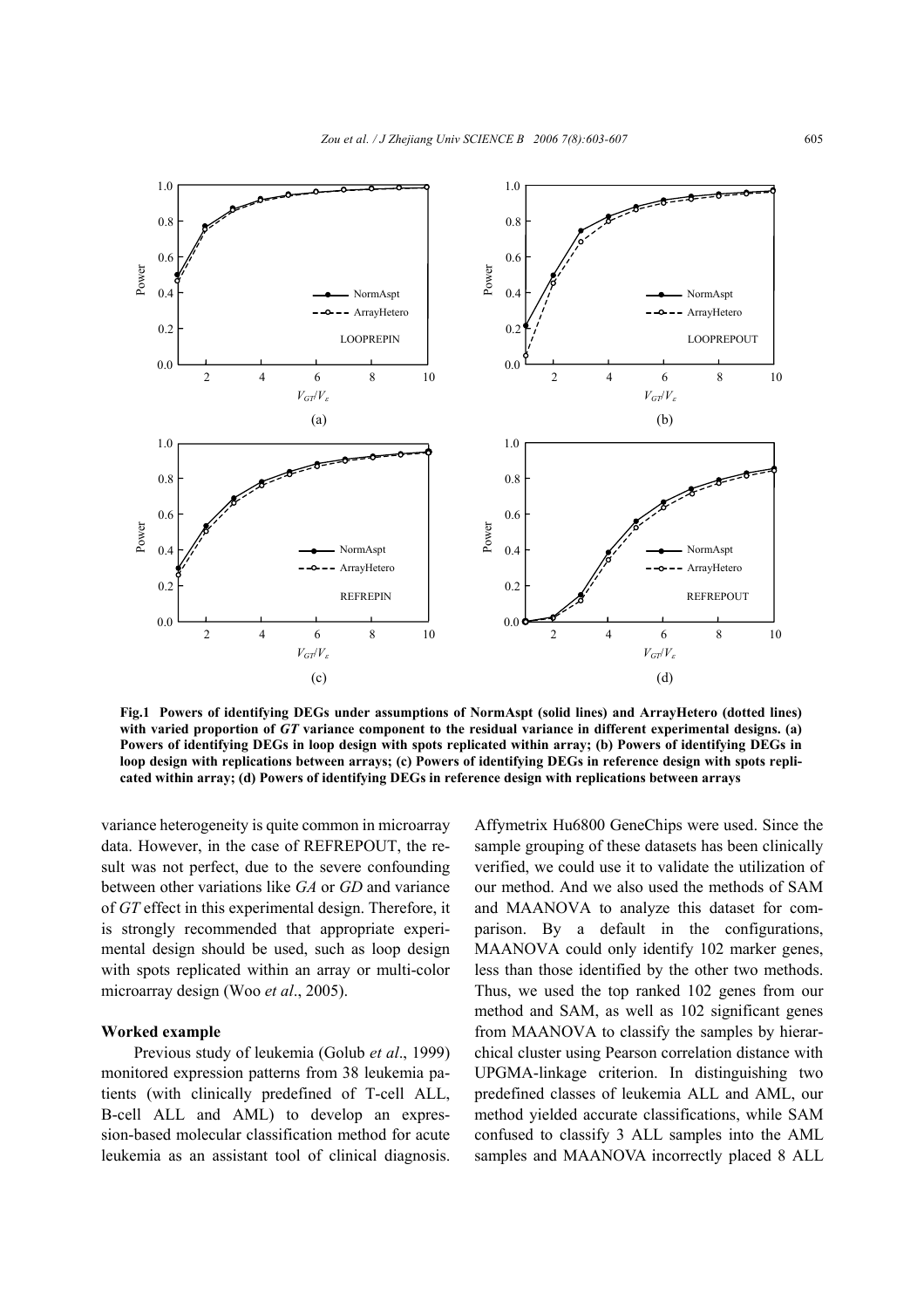samples and 5 AML samples to each other. Expression biomarkers identified by our method were also sensitive for partitioning ALL samples into T-cell ALL and B-cell ALL subclasses with only two B-cell samples and one T-cell sample wrongly classified, while SAM and MAANOVA entirely failed to do it.

Since putative cluster labels are available for leukemia data, external indices of adjusted rank index (Hubert and Arabie, 1985), Jaccard index (Jain and Dubes, 1988) and FM index (Fowlkes and Mallows, 1983) were computed to evaluate the quality of cluster results. These external indices have the property that the higher the score, the better the cluster solution, with a score of 1.0 indicating a perfect solution. Compared cluster results showing dissimilar structure of expression data were due to the different biomarkers identified by our method, SAM, and MAANOVA, respectively, were summarized in Table 1. Our method showed the highest scores in these three cluster validation measurements, indicating that the biomarkers discovered by our method were very close to these different classes of leukemia.

|  |  |  | Table 1 Comparison results of three methods |
|--|--|--|---------------------------------------------|
|--|--|--|---------------------------------------------|

| Method         |               | Two classes |       |               | Three classes |       |
|----------------|---------------|-------------|-------|---------------|---------------|-------|
|                | Adjusted rank | Jaccard     | FМ    | Adjusted rank | Jaccard       | FМ    |
| Our method     | .000          | .000.       | .000  | 0.776         | 0.747         | 0.856 |
| <b>SAM</b>     | 0.893         | 0.911       | 0.954 | 0.533         | 0.568         | 0.731 |
| <b>MAANOVA</b> | 0.012         | 0.383       | 0.554 | 0.076         | 0.252         | 0.403 |

Note: Two classes: ALL and AML subclasses; Three classes: T-cell ALL, B-cell ALL and AML

## **DISCUSSION**

The recognition of objective expression biomarkers plays a crucial role in correct classification of tumor subtypes which is valuable for assisting in clinical diagnosis. Many standard statistical methods have been used to address the issue, but none has yet obtained widespread acceptance because of the high rates of false discovery. In the present study, we implement a novel statistical approach in three interconnected steps, normalization (model (1)), genespecific model fitting (model (2)) and multiple genes model fitting (model (3)). In the second step (model (2)), an *F*-statistic is constructed via Henderson method III to scale the expression change among different treatments of each gene. This strategy is quite efficient in terms of statistical power and computation. Simulation results in multiple configurations and the real leukemia data analysis showed that our method can improve the ability to correctly identify DEGs or expression biomarkers in expression profiles analysis.

Meanwhile, technical and stochastic variations such as mRNA extraction, cDNA synthesis, labelling reactions and print or hybridization efficiency, are usually involved in microarray experiments, and inevitably lead to the noise in raw expression measurements and bias interpretation of class distinction.

So it is recommended to do the third step**—**multi-gene model fitting (model (3)) using the MCMC method which can give unbiased prediction of *GT* interaction effects for cluster analysis or discriminant analysis. Besides, the estimates of various sources of variation can provide some feedback on the quality of the experiment to researchers, which is essential for improving the laboratory protocols for further experiments. For example, if variations of *A* and *GA* effects is large, it is essential to re-select appropriate array with inherently less variations, or use finer experimental design so as to construct appropriate statistical model to screen these variations.

This is only a preliminary study, with the detailed research carried out in our following paper.

## ACKNOWLEDGEMENT

We thank Guobo Chen and Lide Han for providing helpful discussion and comments on this manuscript.

## **References**

Alizadeh, A.A., Eisen, M.B., Davis, R.E., Ma, C., Lossos, I.S., Rosenwald, A., Boldrick, J.C., Sabet, H., Tran, T., Yu, X., *et al*., 2000. Distinct types of diffuse large B-cell lymphoma identified by gene expression profiling. *Nature*, **403**(6769):503-511. [doi:10.1038/35000501]